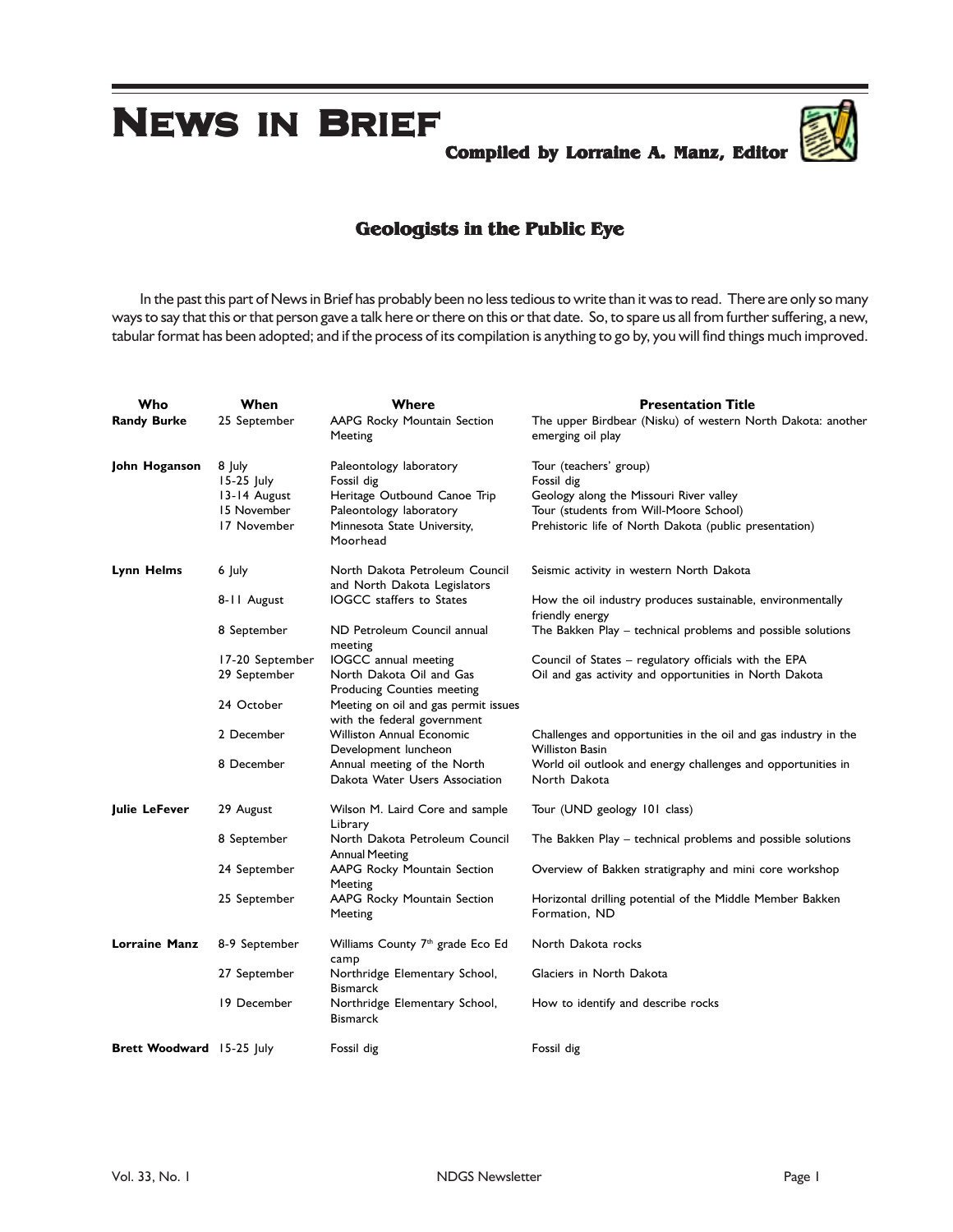# **Three-Dimensional Geologic Mapping in the Fargo-Moorhead area of the southern Red River Valley**



#### **By Fred Anderson**

A portion of the Fargo-Moorhead 3D geological model, shown vertically exaggerated and viewed from the southwest (Image courtesy of the Minnesota Geological Survey).

The Minnesota Geological Survey (MGS) and Minnesota Department of Natural Resources in collaboration with geologists from the North Dakota Geological Survey recently completed a 3D geologic mapping investigation in the Fargo-Moorhead region of the geologic materials that contain potential ground-water supplies. This collaborative effort, led by the MGS, involved NDGS scientists who prepared and compiled three dimensional and surficial geologic mapping datasets of the ND portions of the study area. These datasets were used by the Minnesota workers to complete a full characterization of the area geology from the land surface down to the top of Precambrian igneous and metamorphic rock. A new surficial geologic map of the Fargo-Moorhead area was recently completed at a scale of 1:200,000 as a part of this work. Successively deeper geologic units were mapped as 3D surfaces using GIS based cross-sectional mapping techniques. Each layer is currently available as a digital file.

# **14th Williston Basin Petroleum Conference & Prospect Expo**

○○○○○○○○○○○○○○○○○○○○○○○○○○○○○○○○○○○○○○○○○○○



The 14<sup>th</sup> Williston Basin Petroleum Conference & Prospect Expo will be held May 7- 9, 2006 at the Holiday Inn in Minot. The North Dakota Petroleum Council will be co-sponsoring the upcoming conference along with the Department of Mineral Resources and the Saskatchewan Department of Industry and Resources.This year's conference will feature a Prospect Expo.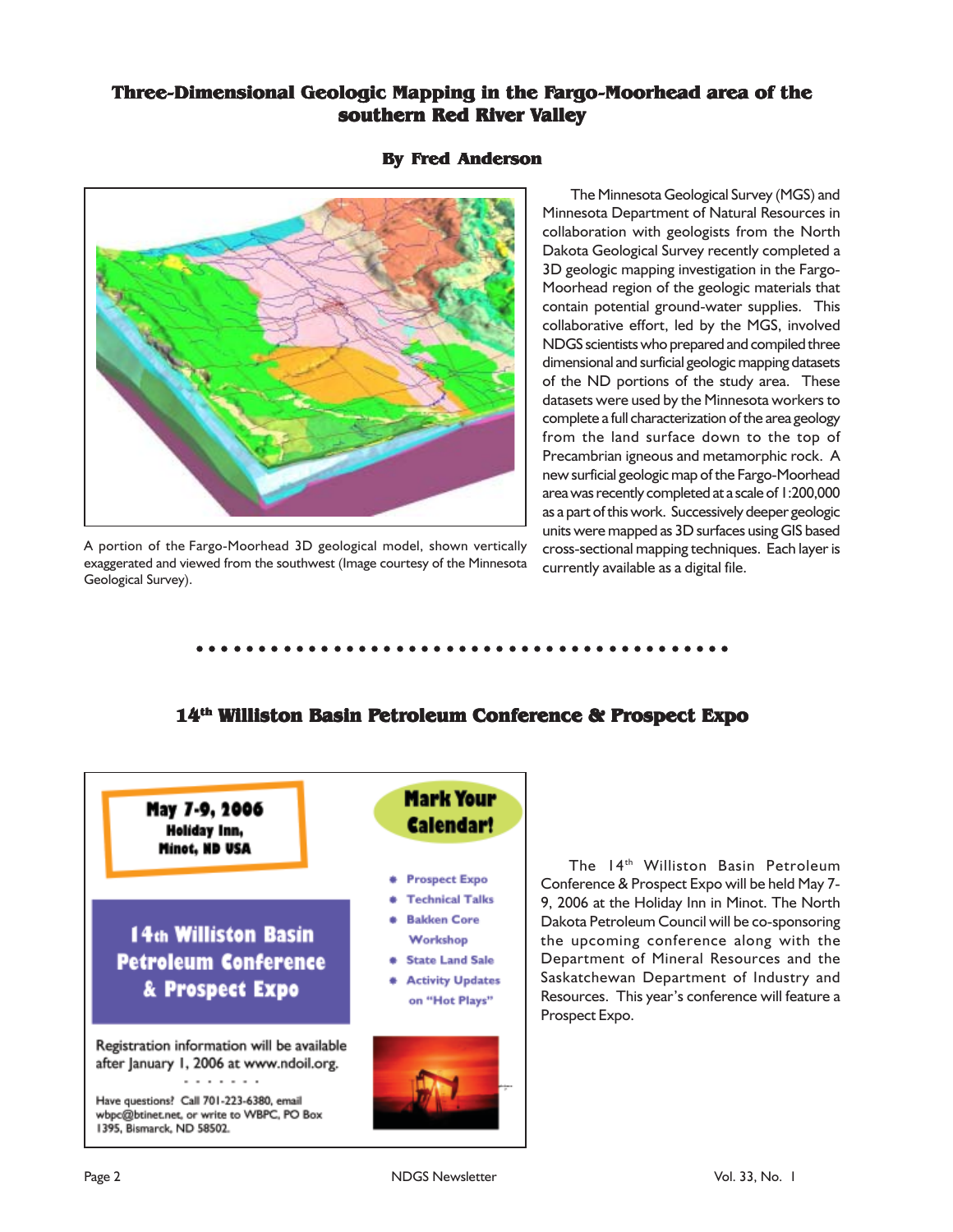# **Get Smart with your mineral interests!**

#### **By Dave Hvinden**

The Oil and Gas Division of the Department of Mineral Resources recently purchased a 66-inch electronic SmartBoard ™ to aid producers and mineral owners in finding information about their mineral properties. The Smartboard ™ replaces the old, reliable but onerous to update, flip maps that were housed in the Oil and Gas Division lobby. The SmartBoard ™ works similar to the web based ARCIMS map server found on the agency's subscription site, but instead of using a computer mouse all you have to do is touch the screen.

The SmartBoard ™ allows you to zoom in to an area by just touching on the "Zoom In" button on the left side of the screen and then by touching the area of interest on the map. With each touch you go from a statewide view, to a regional view, to a countywide or township-sized view, to a local view of between 6 and 9 sections, continuing on down to the specific land description or well of interest. As with most GIS-based mapping programs, the SmartBoard ™ has information layers that can be added or hidden throughout the process. These layers include rig location, oil fields, well spots, roads, rivers, state and federal lands, and topography.

Some other nice features are the "find well", "find field/unit", and "find section" buttons. Each of these features speeds up the process if you have specific information that applies to a well, field or land description. Just touch the dropdown menus and the SmartBoard ™ takes you there.



Next time you are in Bismarck and want to find out some information on your mineral properties, stop by and **Get Smart** with us!



Bruce Juenker, Oil and Gas Division, points to oil fields in southwestern North Dakota on the new SmartBoard ™. By touching the board repeatedly while in the zoom mode, you can zoom into an area of less than 20 acres.



The SmartBoard ™ zoomed into an area of approximately 12 square miles within the Cedar Hills oil field in Bowman County. Note the southwest-northeast orientation of the horizontal legs within the Red River "B" at approximate depths of 9,800 feet.

## ○○○○○○○○○○○○○○○○○○○○○○○○○○○○○○○○○○○○○○○○○○○ **Geologic Mapping in the Minot area of the Souris River Valley**

#### **By Fred Anderson**

NDGS geologists Lorraine A. Manz and Fred J. Anderson are currently conducting geologic mapping work in the Minot area of the Souris River Valley. Detailed geologic quadrangle maps of the Minot, Surrey, Burlington, and Burlington SE 1:24,000 scale quadrangles are underway and will be completed and published as digital GIS files and as traditional paper maps this coming summer. This mapping is a component of ongoing geologic mapping work under the USGS STATEMAP program for fiscal year 2005. Major geologic units, consisting of Quaternary glacial and alluvial sediments in addition to Tertiary-age bedrock units of the Fort Union Group present in the Minot area and within the valleys of the Souris and Des Lacs Rivers in and around the urban centers of Minot and Burlington, are being mapped at a scale of 1:24,000. Derivative products will follow completion of the geologic maps. To obtain more information about the availability of these products, contact Fred Anderson or Elroy Kadrmas at (701) 328-8000. For more information on geologic mapping being conducted as a part of the STATEMAP program, visit the NDGS website link at: http://www.state.nd.us/ndgs/surface/surface.htm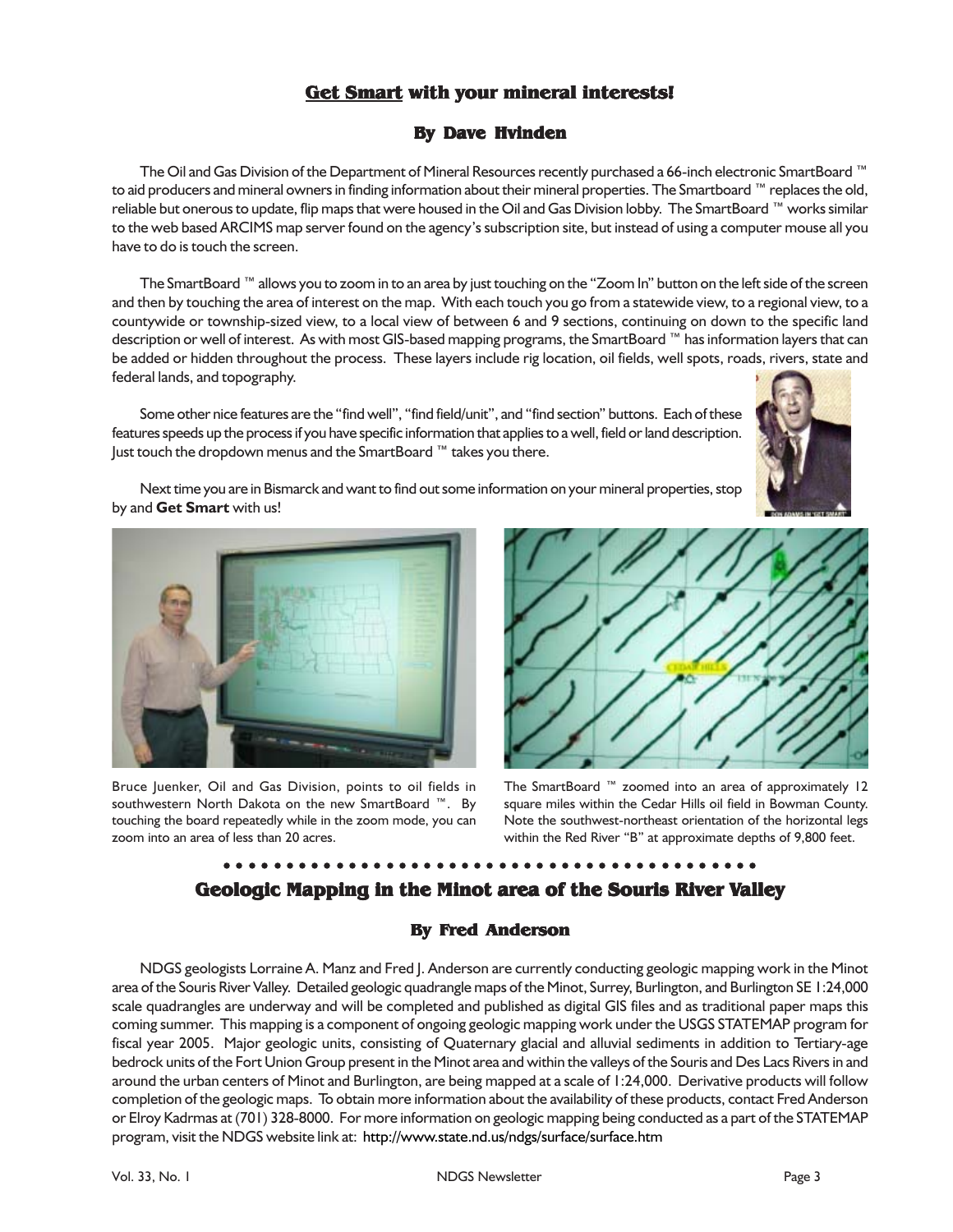# **Skeleton of the Oligocene (30 million-year-old) horse, Mesohippus, is a featured exhibit at the new North Dakota Cowboy Hall of Fame in Medora**

#### **By John W. Hoganson**

Developers of the recently opened North Dakota Cowboy Hall of Fame contacted me about having a fossil exhibit in the new Hall in Medora. Of course, what would be more appropriate than an exhibit interpreting the evolution of the horse? Most people are under the false impression that horses did not inhabit North America until they were introduced by the Spaniards during the early days of conquest. But horses are indigenous to North America. Fossil remains of the earliest horse, referred to as *Hyracotherium* (or sometimes *Eohippus*), have been recovered from early Eocene (about 50 million years old) rocks in North America. In fact, they were some of the most abundant mammals that lived during that time. The fossil record of horses in North Dakota extends back to the Oligocene, about 30 million years ago, when the diminutive horse, *Mesohippus* roamed western North Dakota. *Mesohippus* was tiny, about the size of a sheep. The adults were only about 20 inches tall at the shoulder. They also had three toes on each foot compared to the modern horse *Equus* that has one. *Mesohippus* was also probably more of a browsing herbivore compared to the modern grazing horse. We have found many *Mesohippus* fossils in North Dakota but no complete skeletons. Consequently, the *Mesohippus* skeleton on exhibit at the Cowboy Hall of Fame is an exact cast replica.

We have also found the remains of 50,000-year-old horses in North Dakota indicating that horses lived here during the last Ice Age. By that time, horses had attained the size and aspect of modern-day horses and are placed in the modern horse genus, *Equus*. Horses did become extinct in North America some time near the end of the Ice Age, several thousand years ago. Why they became extinct in North America and not in the Old World is a matter of debate. Spanish conquistadors did have horses with them when they arrived in the southwestern part of what is now the United States in the 1500s, but most scholars believe that Native Peoples in the southwest probably did not have extensive access to horses until the 1600s. Apparently the Mandan in North Dakota acquired horses by about 1750. The importance of the horse to Plains Indians cannot be overstated. In this respect, some scholars have referred to the period from the time Native Peoples obtained horses until the near extermination of the buffalo about 1880 as the "Horse Culture Period." The importance of the horse on the Great Plains extends to the days of pioneers and settlers and is equally prominent today in Cowboy culture.



Skeleton (cast) of the 30-million-year-old horse, *Mesohippus,* on display at the new North Dakota Cowboy Hall of Fame in Medora.

Architectural sketch of the new North Dakota Cowboy Hall of Fame in Medora.